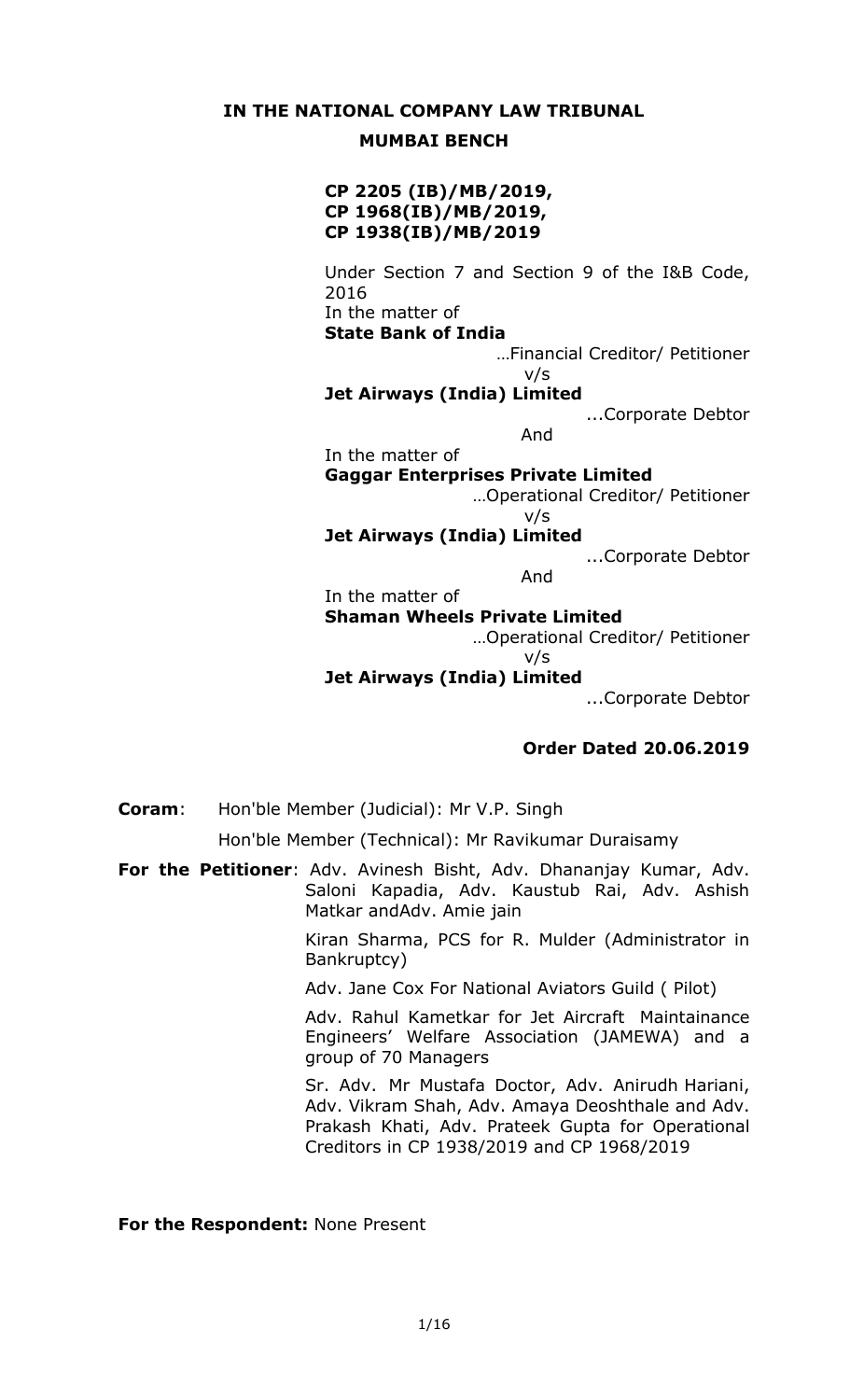*Per V.P. Singh, Member (Judicial)*

# **ORDER**

- 1. The Company Petition bearing CP No. 2205/2019 is filed by State Bank of India, Petitioner / Financial Creditor under Section 7 of Insolvency and Bankruptcy Code, 2016 (I&B Code) for initiation of Corporate Insolvency Resolution Process (CIRP) against Jet Airways (India) Limited, Corporate Debtor /Respondent.
- 2. There are two other petitions filed under section 9 of I&B Code bearing CP no 1968/2019 and 1938/2019 filed by Gaggar Enterprises Private Limited and Shaman Wheels Private Limited respectively claiming to be Operational Creditors of the Corporate Debtor. All these three petitions that are listed today seek to initiate CIRP against the same Corporate Debtor and are therefore being dealt with vide this common order.
- 3. This CP 2205/2019 under section 7 of the I&B Code is filed on 17th June 2019, but another petition filed earlier U/S 9 of the Code was already listed for argument on 20.06.2019, wherein notice to the Corporate Debtor has been served. Therefore, this petition was also listed for hearing on the same date.
- 4. The Petitioner granted a term loan of ₹1090 Cr. vide term loan agreement dated 08.09.2016. It is stated that the Financial Creditor and various other lenders of the Corporate Debtor executed Common Loan Agreement (CLA) dated 11.4.2018. The financial exposure of the financial creditor to the corporate debtor under CLA stood at ₹1090 Cr. The Financial Creditor and the other lenders of the Corporate Debtor granted additional term loan facilities to the Corporate Debtor vide Additional Term Loan Agreement dated 11.4.2018. The Financial Creditor granted additional term loan of ₹200 Cr.
- 5. The Corporate Debtor also availed certain working capital facilities vide Working Capital Consortium Agreement dated 20.10.2014 wherein the financial creditor extended working capital facilities to the tune of ₹1445 Cr, including both fund based and non-fund based facilities. The Financial Creditor revised and reduced the existing working capital limit from ₹1445 Cr to ₹1355 Cr vide First Supplemental Working Capital consortium agreement dated 23.09.2016. The Financial Creditor further revised and reduced the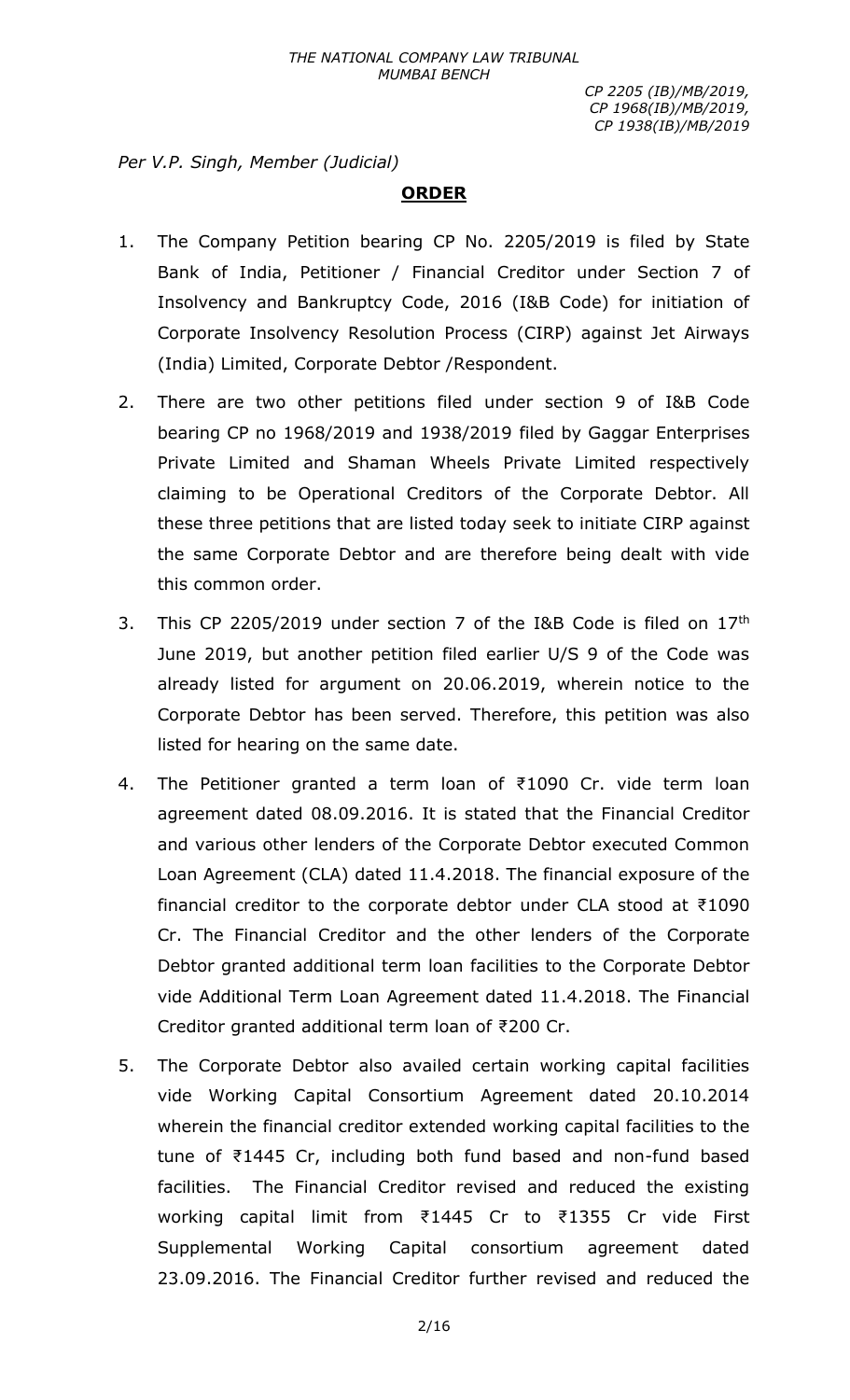existing fund based working capital limit by ₹101 Cr vide Second Supplemental Working Capital consortium agreement dated 22.02.2018.

- 6. The Financial Creditor and the other lenders of the Corporate Debtor extended another loan facilities agreement dated 12.02.2019 to the Corporate Debtor to meet its operational expenses, bridging any cash shortfall requirements, the prepayment of existing aircraft loans and regularising the overdraft limits utilised by the Corporate Debtor. Under this agreement, the Financial Creditor granted a term of ₹ 216.21 Cr to the Corporate Debtor.
- 7. The Petitioner has submitted that the aggregate amount of default as on 15.06.2019 is ₹462,39,38,604.55. This figure represents the total overdrawn amount over the sanctioned limit of the cash credit facilities granted by the Financial Creditor to the Corporate Debtor as on 15.05.2019. The total cash credit facilities granted and utilised by the Corporate Debtor as on 15.05.2019 was to the tune of ₹967,60,38,604.55. The aggregate Cash Credit Sanctioned limit in respect of the Cash Credit Facilities granted to the Corporate Debtor is to the tune of ₹505.21 Cr. Accordingly, the Default amount is stated to be arrived at by reducing the aggregate cash credit sanctioned limits from this amount, i.e.Rs 976,60,38,604.55.
- 8. It is stated that the default has occurred because these amounts have remained overdrawn for more than 30 days (i.e. over the sanctioned working capital limits), and 15.06.2019 has been taken as the date of crystallisation of this default (i.e. 30 days from 15.05.2019).
- 9. The Petitioner has stated that the loan facilities granted by it to the Corporate Debtor were secured by various security interest created in favour of the Petitioner. The Petitioner has given the details of security held by it or created for its benefits in Part V of Form 1 of this petition. The loan was secured by first ranking pari-passu charge on both present and future Domestic Credit Card Receivables;first ranking pari-passu charge over certain assets including inventories, receivables, ground support vehicles, spares and Data processing Equipments, etc.; and share pledge agreement dated 04.4.2019 for pledge of shareholding of the Corporate Debtor in Jet Privilege Pvt. Ltd. and 10.4.2019 for pledge of shareholding of Mr. Naresh Kumar Goyal in the Corporate Debtor. The copies of various certificates of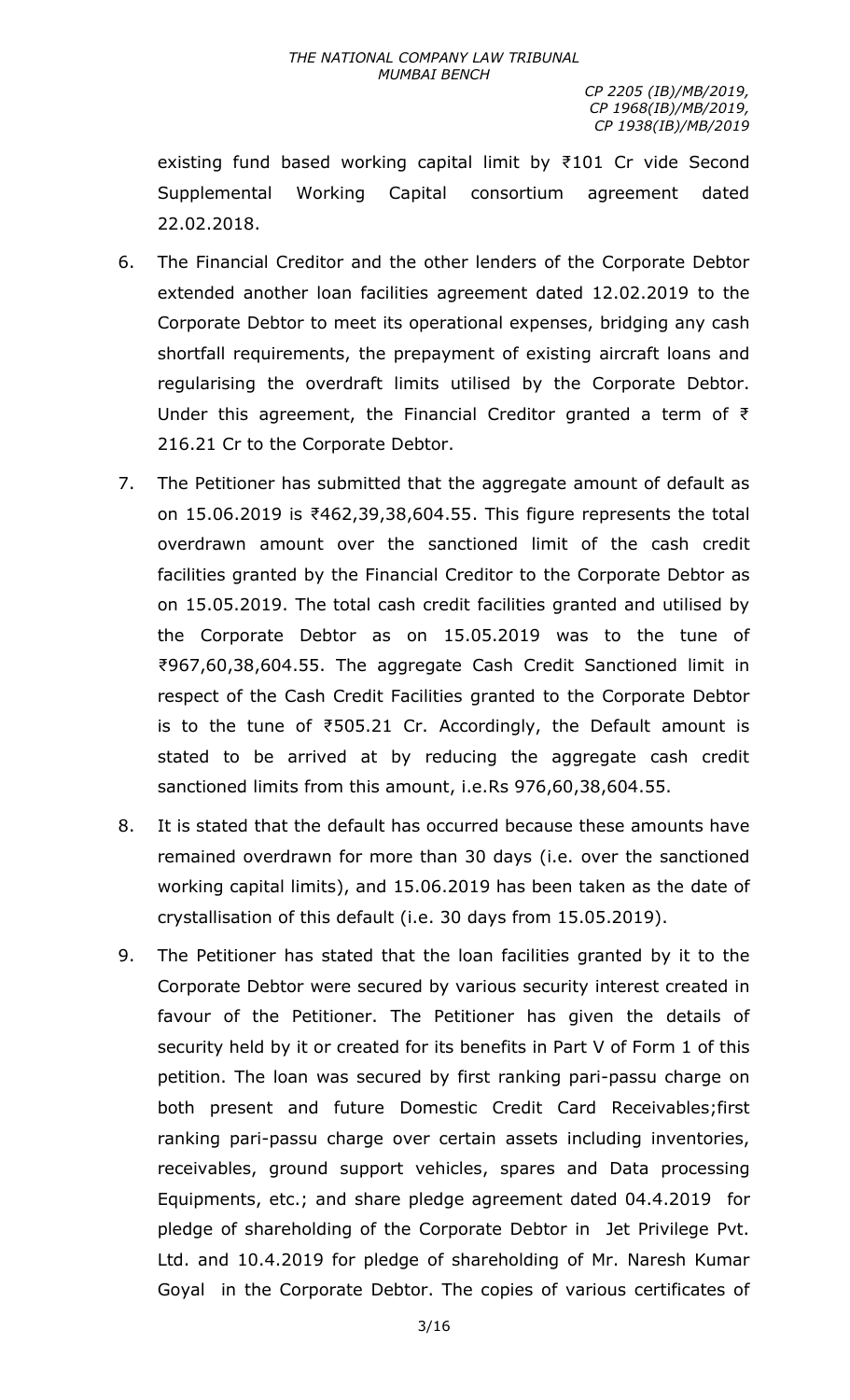registration of charges issued by the Registrar of Companies in respect of the security interests created in favour of the Financial Creditor are annexed with the Petition.

- 10. The Petitioner has annexed repayment history report of the Corporate Debtor issued by Central Repository of Information on Large Credits (**CRILC**) dated 31.05.2019 to show the default in repayment of loan amount by the Corporate Debtor.
- 11. The Petitioner has also annexed copies of the entries in the Bankers' Books, along with the certificate under the Bankers' Books Evidence Act, 1891.
- 12. The Petitioner has annexed a letter from the Corporate Debtor dated 14.12.2018 addressed to the Financial Creditor requesting for urgent financial assistance as the Corporate Debtor's dues to its various Operational Creditor has exceeded USD 340 million and that it has received various default notices. In the letter dated 27.12.2018, the Corporate Debtor requested the Financial Creditor to defer the loan repayment and interest payment obligations due on 31.12.2018 to 17.01.2019.
- 13. The Financial Creditor vide its letter dated 11.01.2019 pointed out that the cash flow position of the Corporate Debtor had reached a critical point and that it had defaulted in the payment to its lenders on 12.12.2018. The Corporate Debtor in its letter dated 16.1.2019 sought further deferral on payment of the loan and interest instalments.
- 14. We have heard the parties and perused the records.
- 15. The Petition is filed by Mr Rajesh Kumar, Assistant General Manager, authorised vide Authority Letter dated 17.06.2019 read with the Gazette of India Notification No. ORG/17405 dated 27.03.1987 published in Gazette Notification No. 18 dated02.05.1987.
- 16. In our Order dated 19.06.2019 we have ordered for serving the Court notice upon the Corporate Debtor for intimating the next date of hearing on 20.06.2019. The Petitioner has submitted an affidavit of service along with a notarized copy of the court notice bearing seal and signature of the Corporate Debtor, thus proving sufficient service of notice to the Corporate Debtor on 19.06.2019. It is also pertinent to note that the Corporate Debtor already had notice for hearing on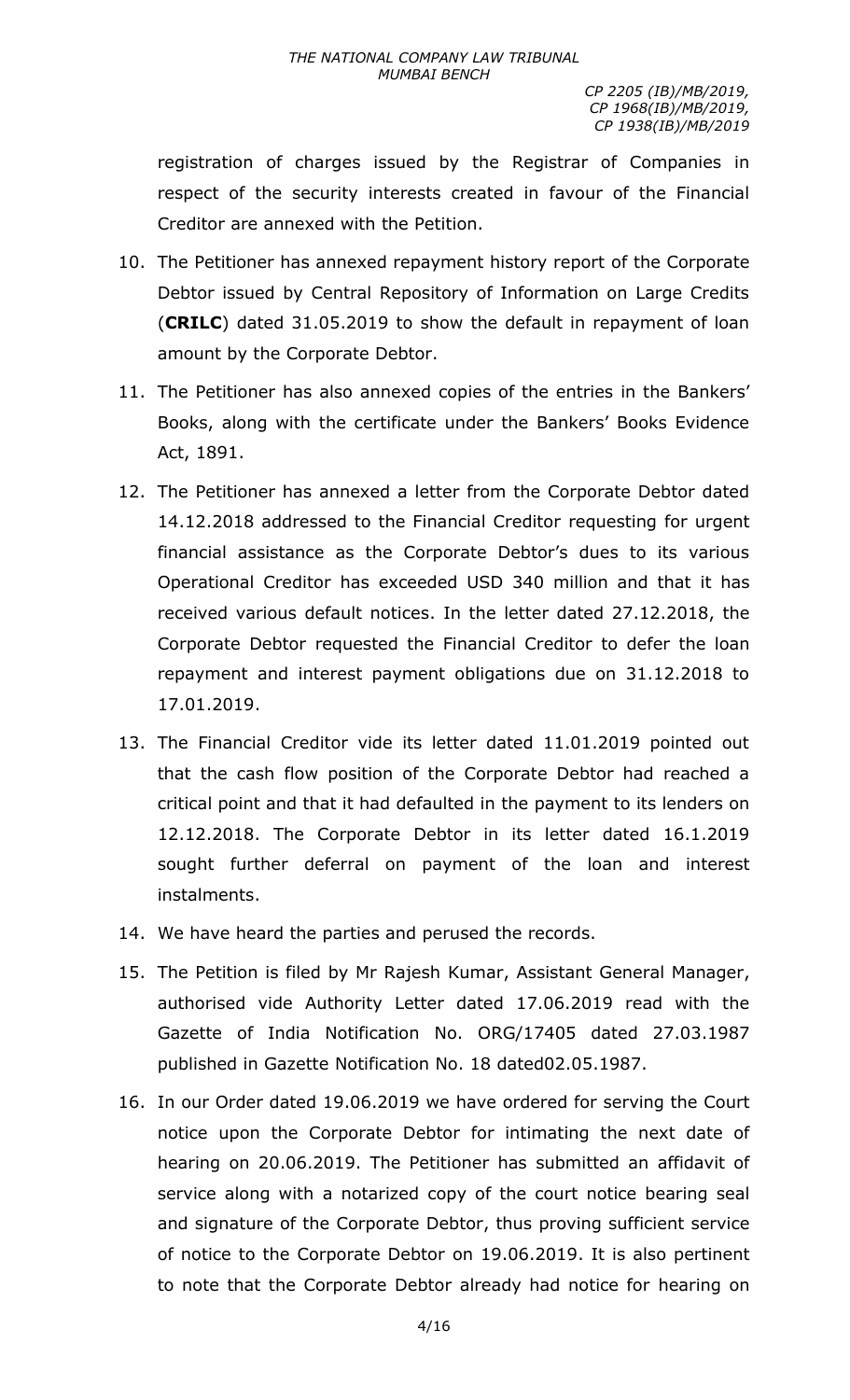20.06.2019 in other matters under section 9 filed against it. We are also informed that most of the Key Managerial Personnel of the Corporate Debtor has resigned in May 2019 and the Board of Directors is not functioning. In such circumstances, no one has appeared on behalf of the Corporate Debtor. The corporate debtor has not filed any objection despite service of notice.

- 17. In support of its claim the Petitioner/financial creditor has annexed the sanction letter dated 24.06.2016, the Term Loan Agreement dated 08.09.2016, the Common Loan Agreement dated 11.04.2018, the Additional Term Loan Agreement dated 11.04.2018, the Working Capital Sanction Letter dated 20.11.2012, the Working Capital Consortium Agreement dated 12.12.2014 and the deed of rectification dated 12.12.2014, the First Supplemental Working Capital Consortium Agreement Dated 23.09.2016, the Second Supplemental Working Capital Consortium Agreement dated 22.02.2018 and the Facility Agreement dated 12.04.2019. The Petitioner has also annexed copies of various certificates of registration of charge issued by the Registrar of Companies in respect of the security interests created in favour of the Financial Creditor. These agreements and certificates are not disputed, which establishes the existence of the debt.
- 18. The CRILC report dated 31.05.2019 mentions that the Petitioner has reported on 08.02.2019 that the Corporate Debtor has caused a default in repayment on 02.02.2019. The CRILC report is annexed to the Petition as Exhibit- 8. The CRILC Report reflects that the account of the Corporate Debtor with the Petitioner has been classified **as sub-standard**. These documents along with various letters of the Corporate Debtor dated 14.12.2018 and 27.12.2018, requesting for urgent financial assistance as its dues to various Operational Creditors have exceeded USD 340 million, that has led to various default notices being served upon it and deferring the loan repayment and interest payment instalments, further establishes the default committed by the Corporate Debtor.
- 19. The total amount of debt granted to the Corporate Debtor by the Petitioner alone stands at ₹1795.21 Cr. There are several other Financial Creditors who have also granted a loan to the Corporate Debtor. Thus, the Corporate Debtor has a huge outstanding Debt.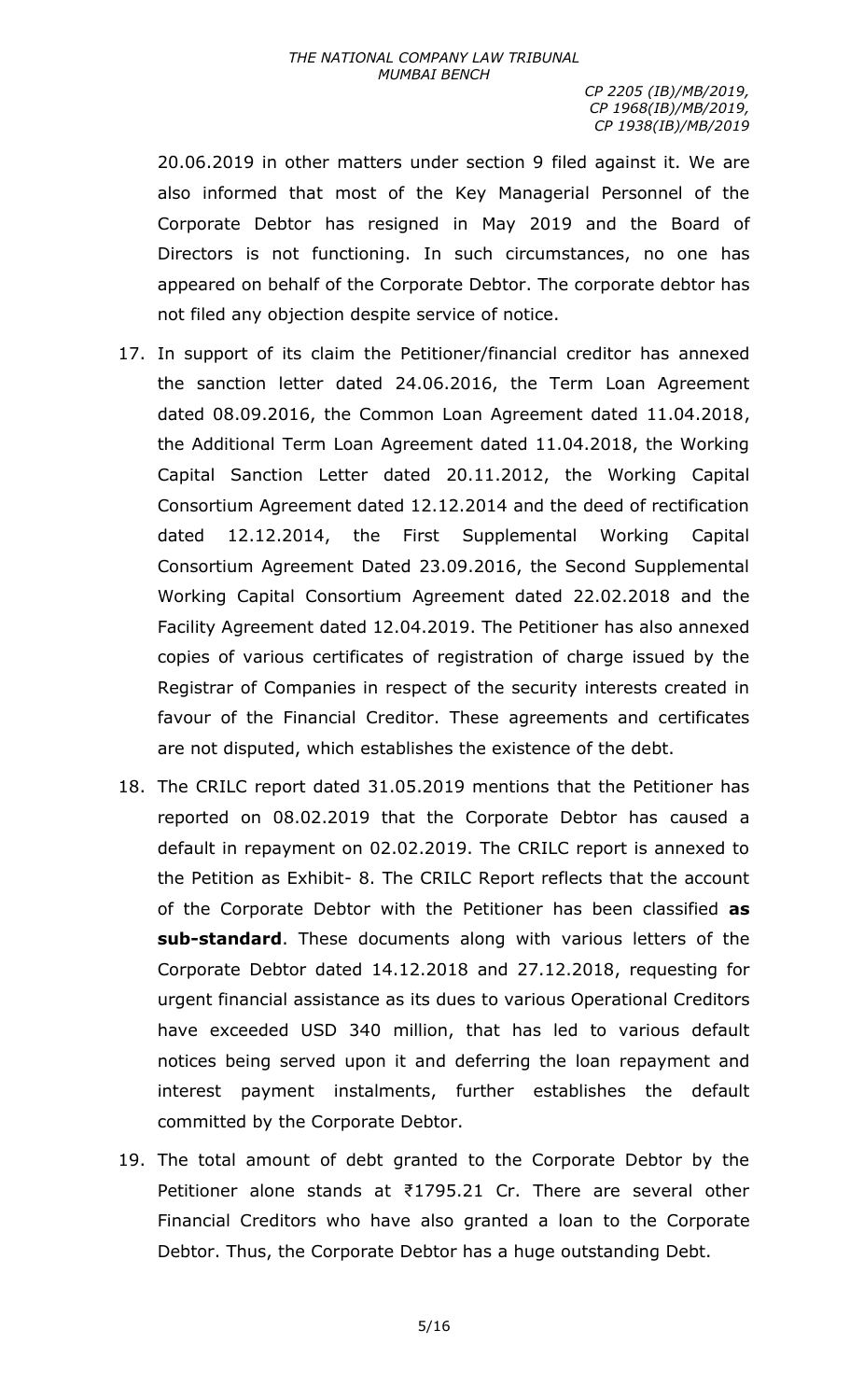- 20. The default amount is stated to be ₹462,39,38,604.55/-, being the overdrawn amount over sanctioned limits of the cash credit facilities by the Petitioner alone. The default in loan facilities given by the other financial creditors is not included in the default amount in the present application. Over and above this, the Corporate Debtor has also defaulted in the payment to several of its Operational Creditors as has been stated in the letter of the Senior Vice-President-Finance of the Corporate Debtor dated 14.12.2018. Two of the applications filed by the Operational Creditor have also reached the stage of admission. Further, during the hearing on 20.06.2019 the counsel appearing for the Pilots of the Corporate Debtor has submitted that the Corporate Debtor owes more than ₹550 Cr. to its pilots towards the pending salary. The Counsel for engineers of the Corporate Debtor also submitted that similar dues are pending against the claim of the engineers of the Corporate Debtor. Thus, the Corporate Debtor has huge outstanding debt, both financial and operational.
- 21. During the hearing on 20.06.2019, this bench was apprised that insolvency proceedings against the Corporate Debtor have already been initiated and a translated copy of the judgment of NOORD-HOLLAND DISTRICT COURT dated 21.05.2019 was placed before us by the Practising Company Secretary appearing on behalf of the Foreign Court appointed Administrator in Bankruptcy. It is to be noted that the said Judgment is not submitted on affidavit neither the Original/Certified copy of the Judgment is submitted along with the translated copy. It is also important to note that there is no provision and mechanism in the I&B Code, at this moment, to recognise the judgment of an insolvency court of any Foreign Nation. Thus, even if the judgment of Foreign Court is verified and found to be true, still, *sans* the relevant provision in the I&B Code, we cannot take this order on record.
- 22. It is pertinent to mention that Mr. R. Mulder, Administrator in Bankruptcy of Jet Airways (India) Ltd in Noord Holland District Court has filed a written submission in the capacity of Intervenor stating that vide judgement dated 21.5.2019, Hon'ble Noord Holland District Court, Trade, Sub-district and Insolvency, passed an order of bankruptcy against Jet Airways (India) Limited (hereinafter, "Corporate Debtor") in Petition Number: C/ 15/288017/ FT RK 19/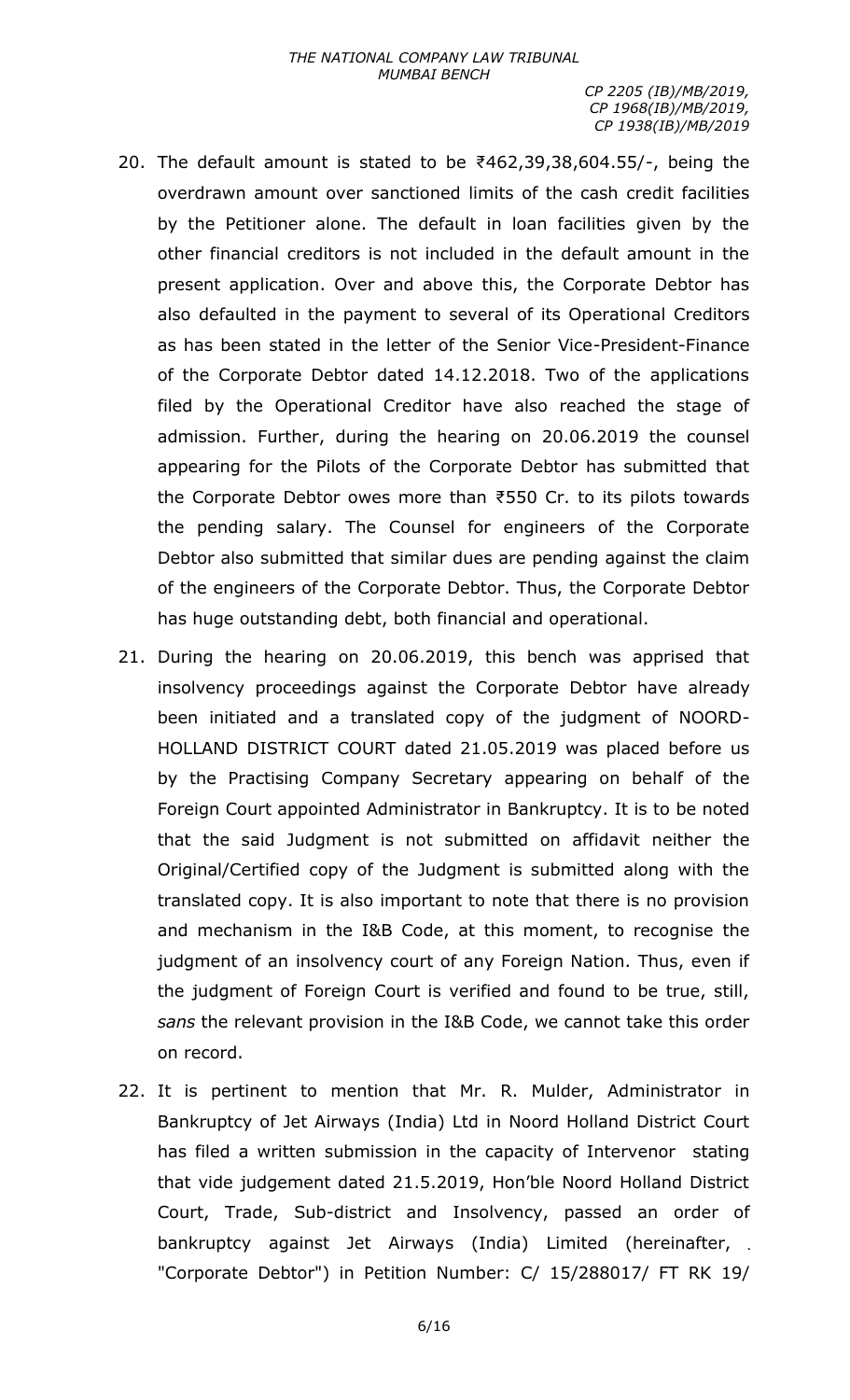#### *THE NATIONAL COMPANY LAW TRIBUNAL MUMBAI BENCH*

*CP 2205 (IB)/MB/2019, CP 1968(IB)/MB/2019, CP 1938(IB)/MB/2019*

540R as per the provisions of Bankruptcy Act prevailing in the Netherlands. The Hon'ble Court appointed Mr R. Mulder as the Administrator in bankruptcy of the Corporate Debtor by the said Judgment. A copy of the said judgement (translated. version) is enclosed.

- 23. It is further contended by the applicant Intervener that on the appointment as the Administrator of the Corporate Debtor, Mr R. Mulder informed the Corporate Debtor and the Chairman, State Bank of India of the initiation of bankruptcy proceedings against the Corporate Debtor. Mr Mulder has appointed the Indian law firm, Kesar Dass B. & Associates, as his legal advisor to assist him in India in taking control of the Corporate Debtor and its assets, under the bankruptcy law on the Netherlands. The initiation of said bankruptcy proceedings has been widely reported by the Indian media.
- 24. It is further contended by the Intervener that the Counsels of the Administrator apprised this Tribunal regarding the existing order of Insolvency and appointment of Administrator. The contention of the Administrator is as under:
	- a. Admission of application(s) and passing order of commencement of insolvency against the Corporate Debtor when the insolvency process has already been commenced against the Corporate Debtor one month ago in another jurisdiction will create a peculiar situation of two insolvency proceedings running in parallel against the same Corporate Debtor leading to complications and delays in resolution Of insolvency.
	- b. The Administrator appointed by a competent court in the Netherlands and Interim Resolution Professional appointed by the Adjudicating Authority will compete to take control and possession of assets, in India and other jurisdictions, which is neither in the interest of smooth functioning of the insolvency process nor in the interest of the stakeholders including the creditors.
	- c. The above situation will create uncertainty and unpredictability of the outcome and impair the chances of attracting potential resolution applicants for the Corporate Debtor.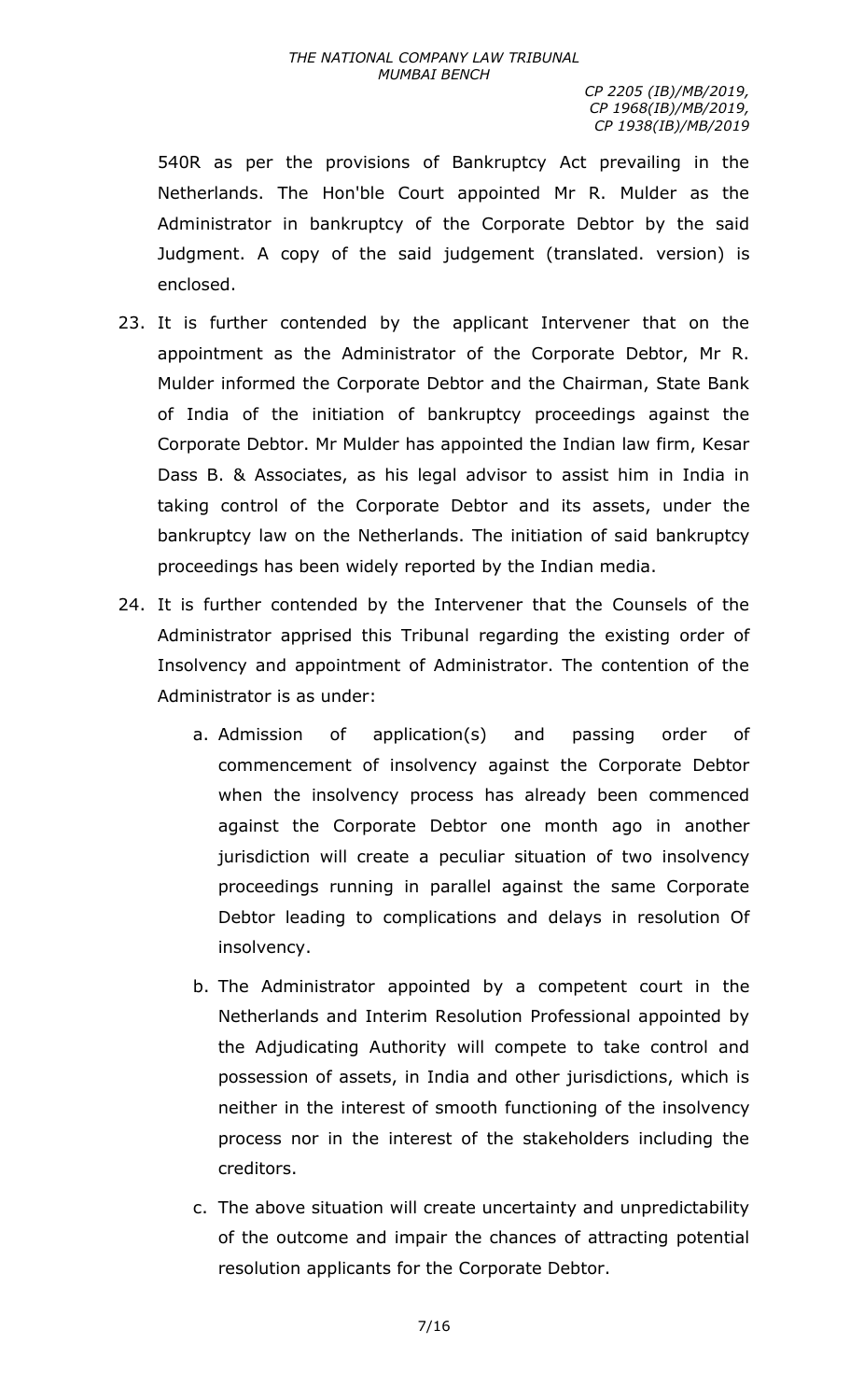- d. Even though the provisions of law, Section 234 and Section 235 of the IBC have not been given effect to by the Central Government, there is no bar or prohibition under the IBC for the Adjudicating Authority recognising the insolvency proceedings in a foreign jurisdiction.
- e. The provisions of sections 13, 14 and 44-A of the Code of Civil Procedure, 1908 do not apply to insolvency proceedings. They. deal with the procedure of recognition and enforcement of foreign judgments/ decree/orders etc. An insolvency proceeding is not a money decree which requires recognition and enforcement. It is also not against the public policy of India as the Administrator will act by the substantive principles of IBC in his dealing with the insolvency process of the Corporate Debtor.
- f. The Judgment dated 21 May 2019 has been passed by the court of competent jurisdiction is final and binding on the Corporate Debtor and lenders. Despite notice (supra), the Corporate Debtor and State Bank of India have not filed any appeal against the judgement, till date.
- g. Two parallel proceedings are likely to obstruct smooth and uninterrupted, sustainable and certain proceedings. Also, they are likely to stand in the way of expeditious outcome of the process.
- 25. The objections raised by the Intervener is based on the order passed by the Noord Holland District Court, Netherland.
- 26. It is pertinent to mention that Section 234-235 of IBC, 2016 deals with the matter regarding the agreement with foreign countries and the letter of request to a country outside India in the insolvency Resolution Process where the assets of the corporate debtor exist outside India. The provision is given as under:

*"234. Agreements with foreign countries. –*

*(1) The Central Government may enter into an agreement with the Government of any country outside India for enforcing the provisions of this Code.*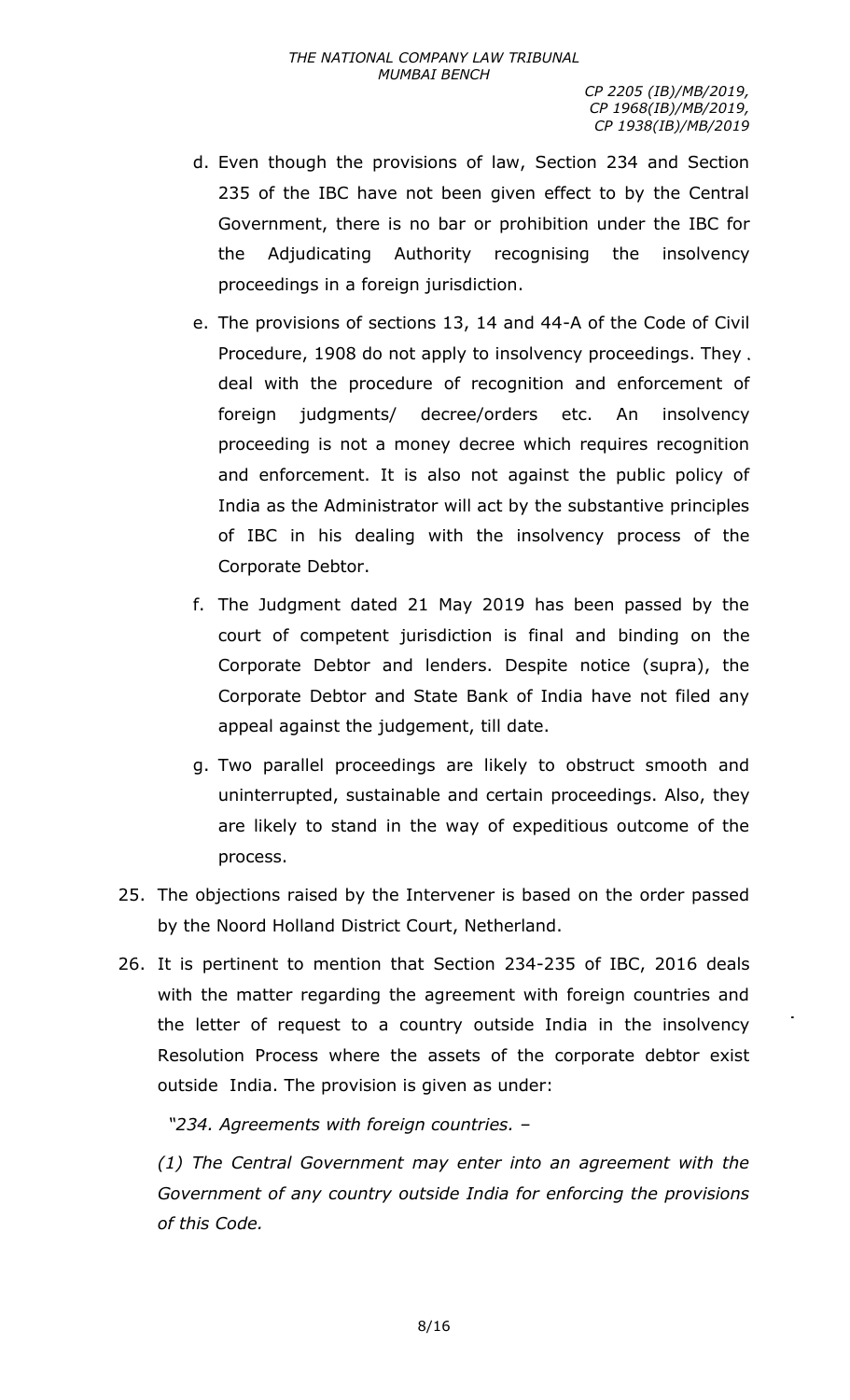*(2) The Central Government may, by notification in the Official Gazette, direct that the application of provisions of this Code in relation to assets or property of corporate debtor or debtor, including a personal guarantor of a corporate debtor, as the case may be, situated at any place in a country outside India with which reciprocal arrangements have been made, shall be subject to such conditions as may be specified.*

*235. Letter of request to a country outside India in certain cases. -*

*(1) Notwithstanding anything contained in this Code or any law for the time being in force if, in the course of insolvency resolution process, or liquidation or bankruptcy proceedings, as the case may be, under this Code, the resolution professional, liquidator or bankruptcy trustee, as the case may be, is of the opinion that assets of the corporate debtor or debtor, including a personal guarantor of a corporate debtor, are situated in a country outside India with which reciprocal arrangements have been made under section 234, he may make an application to the Adjudicating Authority that evidence or action relating to such assets is required in connection with such process or proceeding.*

*(2) The Adjudicating Authority on receipt of an application under subsection (1) and, on being satisfied that evidence or action relating to assets under sub-section (1) is required in connection with insolvency resolution process or liquidation or bankruptcy proceeding, may issue a letter of request to a court or an authority of such country competent to deal with such request."*

- 27. The above provision of IB Code is yet to be notified hence not enforceable. Therefore, we as the Adjudicating Authority are not empowered to entertain the order passed by the foreign jurisdiction in the case, where the registered office of the Corporate Debtor company is situated in India, and the jurisdiction specifically lies with this court. Therefore, we cannot pass any order to withhold the Insolvency proceedings pending in our court based on the order of insolvency passed by any other jurisdiction, which is not authorised to pass order for the company, which is registered in India and the jurisdiction solely lies with this court.
- 28. The contention of the Intervener is that peculiar situation will arise by running two parallel proceedings against the same corporate debtor,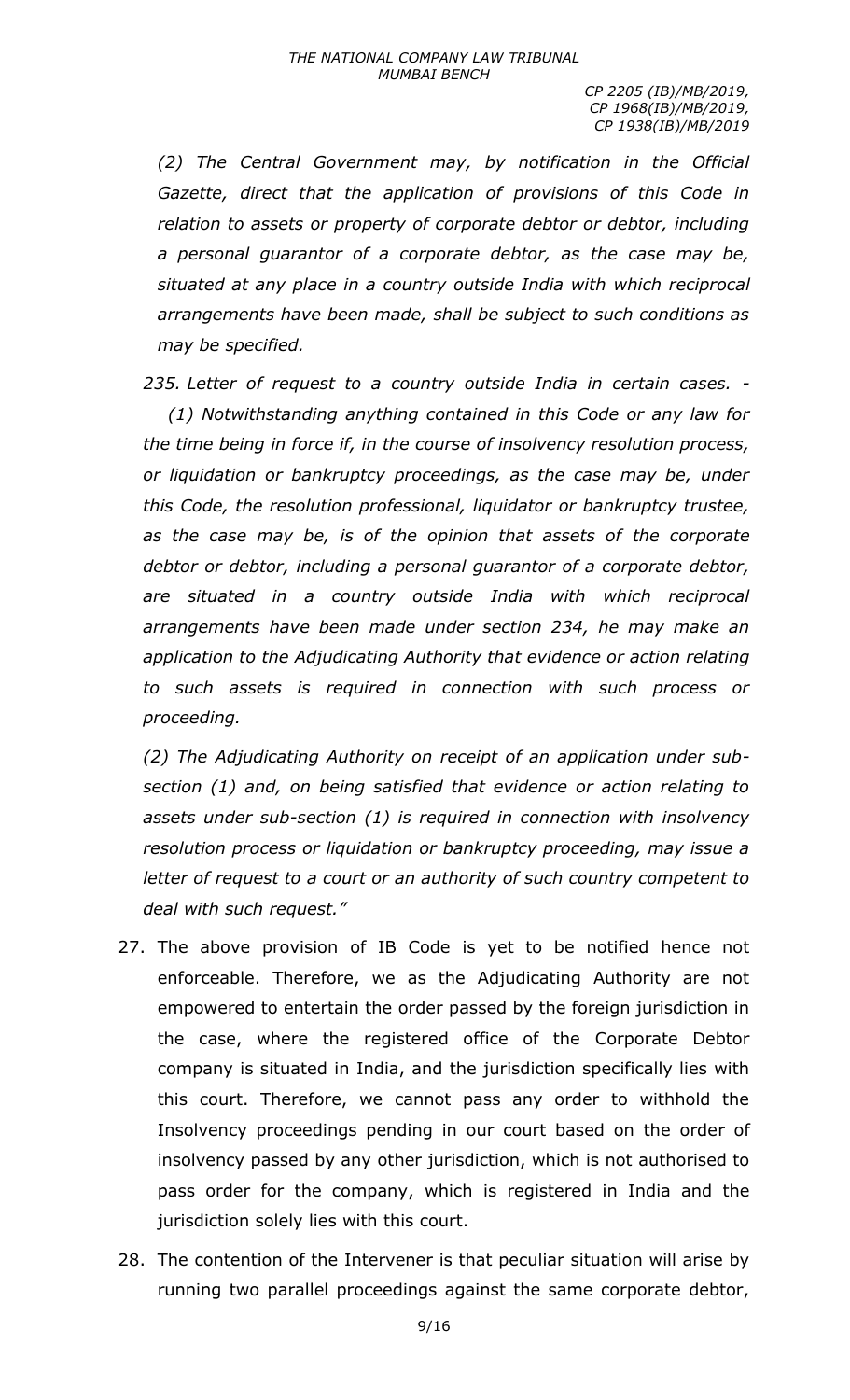and it will lead to complications and delays in resolution of insolvency is not sustainable. It is to be clarified that the order of the foreign court is a nullity in the eye of law and such order cannot be given effect.

- 29. The question of running two parallel proceedings does not arise. The order passed by Noord Holland District Court, Netherland for the company registered in India is nullity ab-initio.
- 30. It is also pertinent to mention that Section 234 of IBC, 2016 is not yet notified, which provides the application of provisions of this Code in relation to assets or property of corporate debtor or debtor, including a personal guarantor of a corporate debtor, as the case may be, **situated at any place in a country outside India with which reciprocal arrangements have been made.**
- 31. In this case, the Indian Government has no such reciprocal arrangement with the Government of Netherland. Therefore, none of the courts has any jurisdiction to pass an order under IBC, where the assets and properties of the Corporate Debtor are situated in a country outside their country.
- 32. Based on the objections filed by the Intervener, proceedings of Insolvency, in this case, can't be kept pending.
- 33. It is also important to the point out that this matter is of **National Importance**. The Corporate Debtor company has more than 20,000 employees, and its revival at the earliest by a viable Resolution Plan is essential. Therefore, the proceeding of this court cannot be stayed or withhold even for a single day based on the order passed by any foreign court, which is a nullity in the eye of law.
- 34. The Statement of Objects and Reasons of the Code states that the objective of the I&B Code is to resolve insolvency in a time-bound manner. The relevant part of the Statement of Objects and Reasons reads as under:

*"The objective of the Insolvency and Bankruptcy Code, 2015 is to consolidate and amend the laws relating to reorganization and insolvency resolution of corporate persons, partnership firms and individuals in a time bound manner for maximization of value of assets of such persons, to promote entrepreneurship, availability of credit and balance the interests of all the stakeholders including*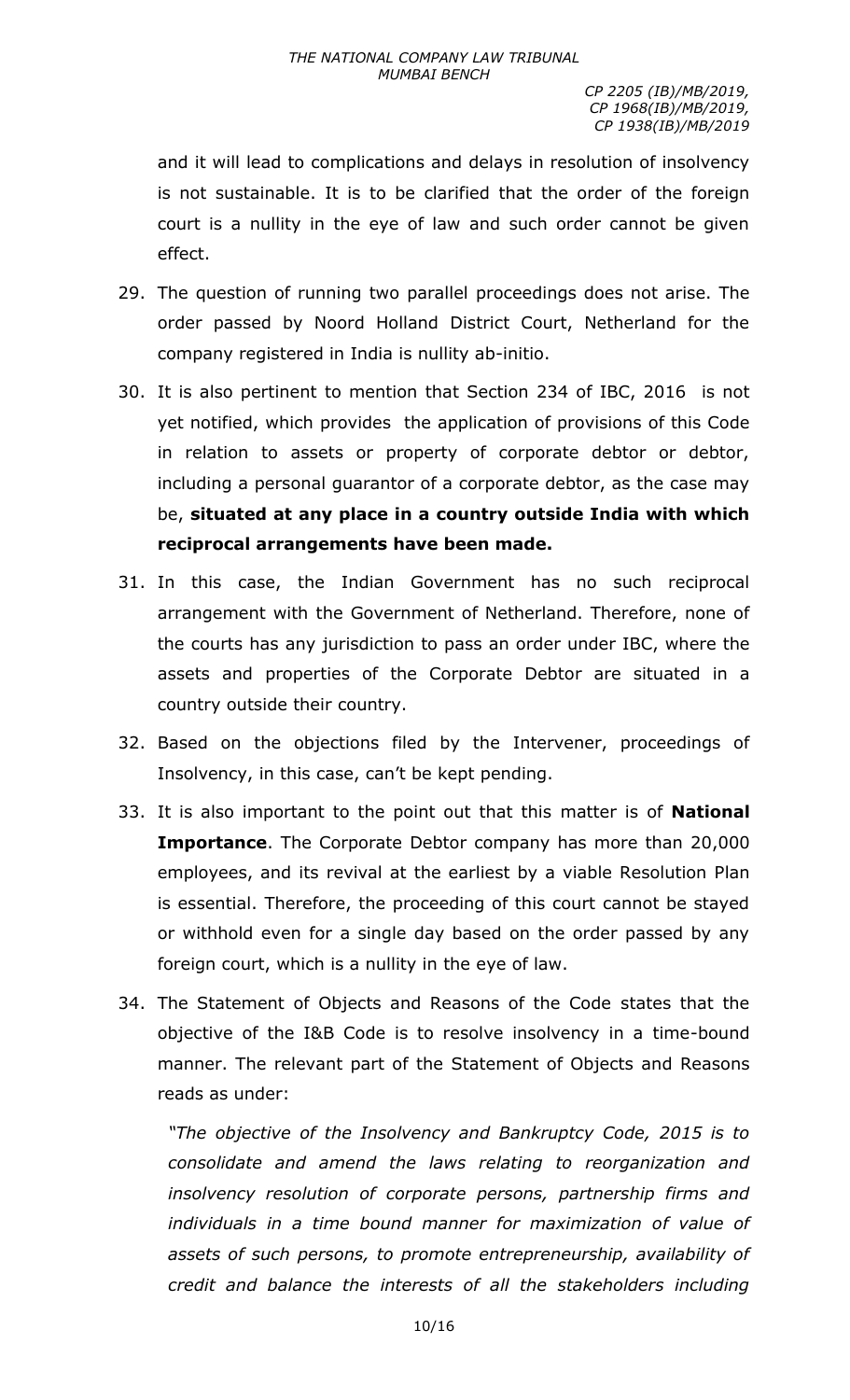*alteration in the priority of payment of government dues and to establish an Insolvency and Bankruptcy Fund, and matters connected therewith or incidental thereto. An effective legal framework for the timely resolution of insolvency and bankruptcy would support the development of credit markets and encourage entrepreneurship. It would also improve Ease of Doing Business, and facilitate more investments leading to higher economic growth and development."*

35. The Bankruptcy Law Reforms Committee of November 2015, has also emphasised upon the importance of time taken in resolving the insolvency of a Company in the following excerpt:

# *"Speed is of essence*

*Speed is of the essence for the working of the bankruptcy code, for two reasons. First, while the 'calm period' can help keep an organisation afloat, without the full clarity of ownership and control, significant decisions cannot be made. Without effective leadership, the firm will tend to atrophy and fail. The longer the delay, the more likely it is that liquidation will be the only answer. Second, the liquidation value tends to go down with time as many assets suffer from a high economic rate of depreciation.*

*From the viewpoint of creditors, a good realisation can generally be obtained if the firm is sold as a going concern. Hence, when delays induce liquidation,there is value destruction. Further, even in liquidation, the realisation is lower when there are delays. Hence, delays cause value destruction. Thus, achieving a high recovery rate is primarily about identifying and combating the sources of delay.*

*xxx xxx xxx xxx*

## *Objectives*

*The Committee set the following as objectives desired from implementing anew Code to resolve insolvency and bankruptcy:*

*1. Low time to resolution.*

*2. Low loss in recovery.*

*3. Higher levels of debt financing across a wide variety of debt instruments.*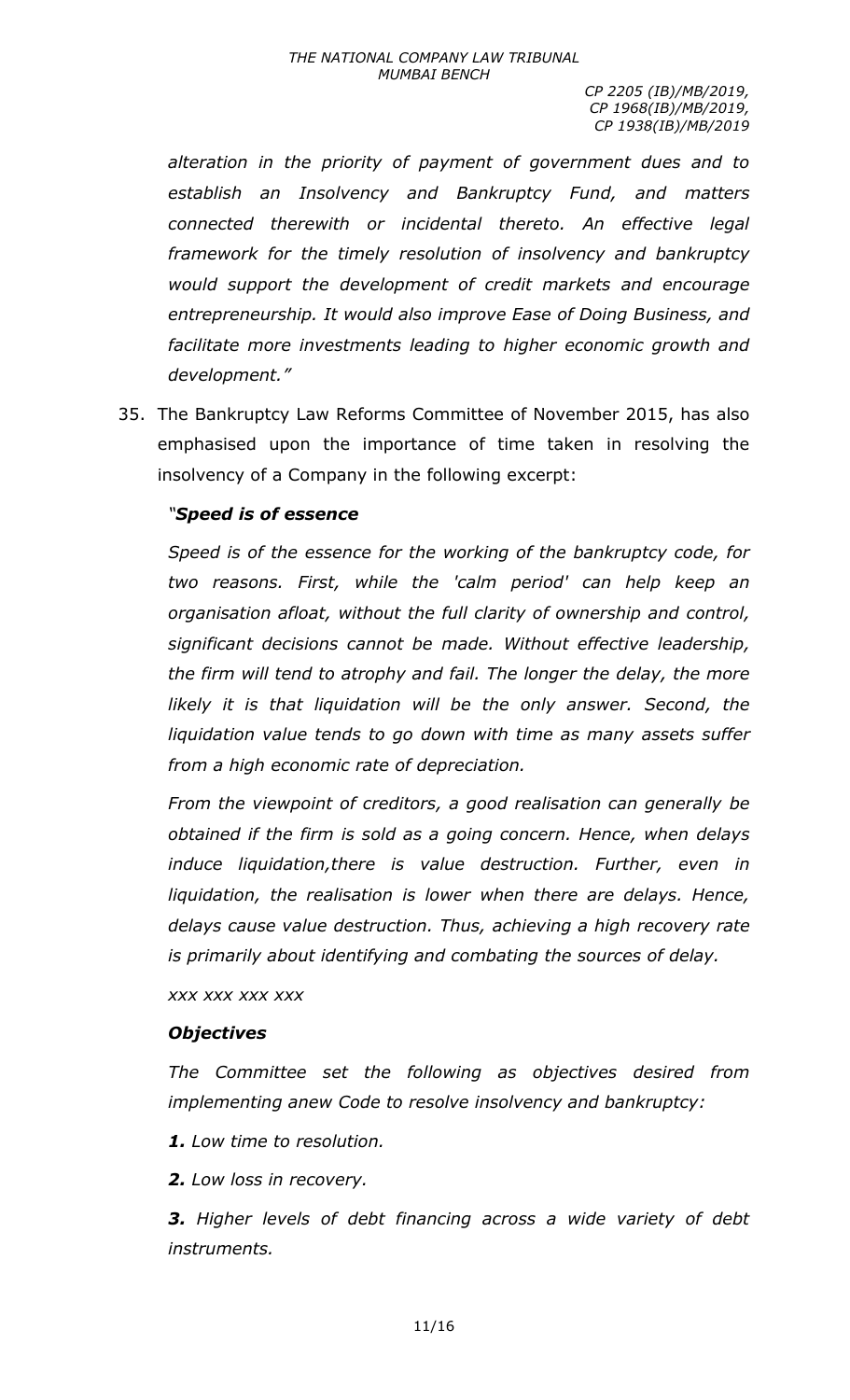*The performance of the new Code in implementation will be based on measures of the above outcomes."*

36. It is also important to note the scheme of the I&B Code as observed by the Hon'ble Supreme Court in **Innoventive Industries Ltd. vs ICICI Bank and Ors.**, *AIR2017SC 4084*:

*"27. The Code schemes to ensure that when a default takes place, in thesense that a debt becomes due and is not paid, the insolvency resolution process begins. Default is defined in Section 3(12) in very wide terms as meaning non-payment of a debt once it becomes due and payable, which includes non-payment of even part thereof or an instalment amount. For the meaning of "debt", we have to go to Section 3(11), which in turn tells us that a debt means a liability of obligation in respect of a"claim" and for the meaning of "claim", we have to go back toSection3(6) which defines "claim" to mean a right to payment even if it is disputed. The code gets triggered the moment defaults of rupees one lakh or more (Section 4).*

*The corporate insolvency resolution process may be triggered by the corporate debtor itself or a financial creditor or operational creditor. A distinction is made by the Code between debts owed to financial creditors and operational creditors. A financial creditor has been defined Under Section 5(7) as a person to whom a financial debt is owed, and financial debt is defined in Section5(8) to mean a debt which is disbursed against the consideration for the time value of money. As opposed to this, an operational creditor means a person to whom an operational debt is owed and an operational debt Under Section 5 (21) means a claim in respect of the provision of goods or services.*

*28. When it comes to a financial creditor triggering the process, Section 7 becomes relevant. Under the explanation to Section7(1), a default is in respect of a financial debt owed to any financial creditor of the corporate debtor - it need not be a debt owed to the applicant financial creditor. Under Section 7(2), an application is to be made Under Sub-section (1) in such form and manner as is prescribed, which takes us to the Insolvency and bankruptcy (Application to Adjudicating Authority) Rules,2016. Under Rule 4, the application is made by a financial creditor inForm 1accompanied by documents and records required therein. Form 1 is a detailed form in5 parts,*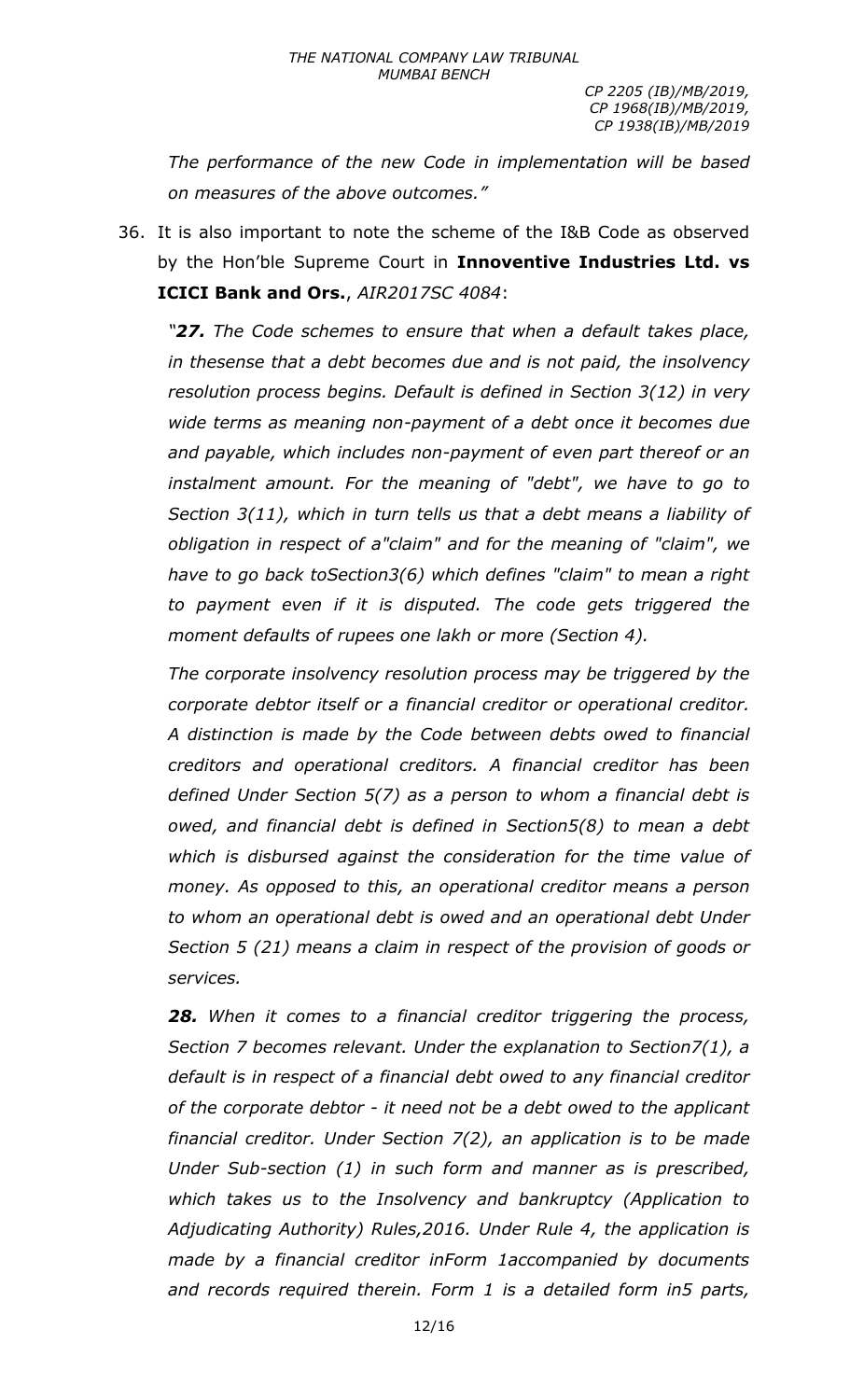*which requires particulars of the applicant in Part I, particulars of the corporate debtor in PartII, particulars of the proposed interim resolution professional in part III, particulars of the financial debt in part IV and documents, records and evidence of default in part V. Under Rule4(3), the applicant is to dispatch a copy of the application filed with the adjudicating authority by registered post or speed post to the registered office of the corporate debtor. The speed, within which the adjudicating authority is to ascertain the existence of a default from the records of the information utility or on the basis of evidence furnished by the financial creditor, is important. This must do within 14 days of the receipt of the application. It is at the stage of Section 7(5), where the adjudicating authority is tobe satisfied that a default has occurred, that the corporate debt or is entitled to point out that a default has not occurred in the sense that the "debt", which may also include a disputed claim, is not due. A debt may not be due if it is not payable in law or in fact. The moment the adjudicating authority is satisfied that default has occurred, the application must be admitted unless it is incomplete, in which case it may give notice to the applicant to rectify the defect within 7 days of receipt of a notice from the adjudicating authority. Under Subsection (7), the adjudicating authority shall then communicate the order passed to the financial creditor and corporate debtor within 7days of admission or rejection of such application, as the case may be."*

- 37. In light of the above scheme and objects of the I&B Code and the stakes involved in the Corporate Debtor, the prompt disposal of this application is essential, and any further delay or deferment, in this case, would be against the objective of the I&B Code.
- 38. The Petitioner has proposed the name of Mr Ashish Chhawchharia, a registered insolvency resolution professional having Registration Number [IBBI/IPA-001/IP-P00294/2017-18/10538] as Interim Resolution Professional, to carry out the functions as mentioned under I&B Code, and given his declaration; no disciplinary proceedings are pending against him.
- 39. The CP 2205/2019 filed under sub-section (2) of Section 7 of I&B Code, 2016 is complete. The existing financial debt of more than rupees one lakh against the corporate debtor and its default is also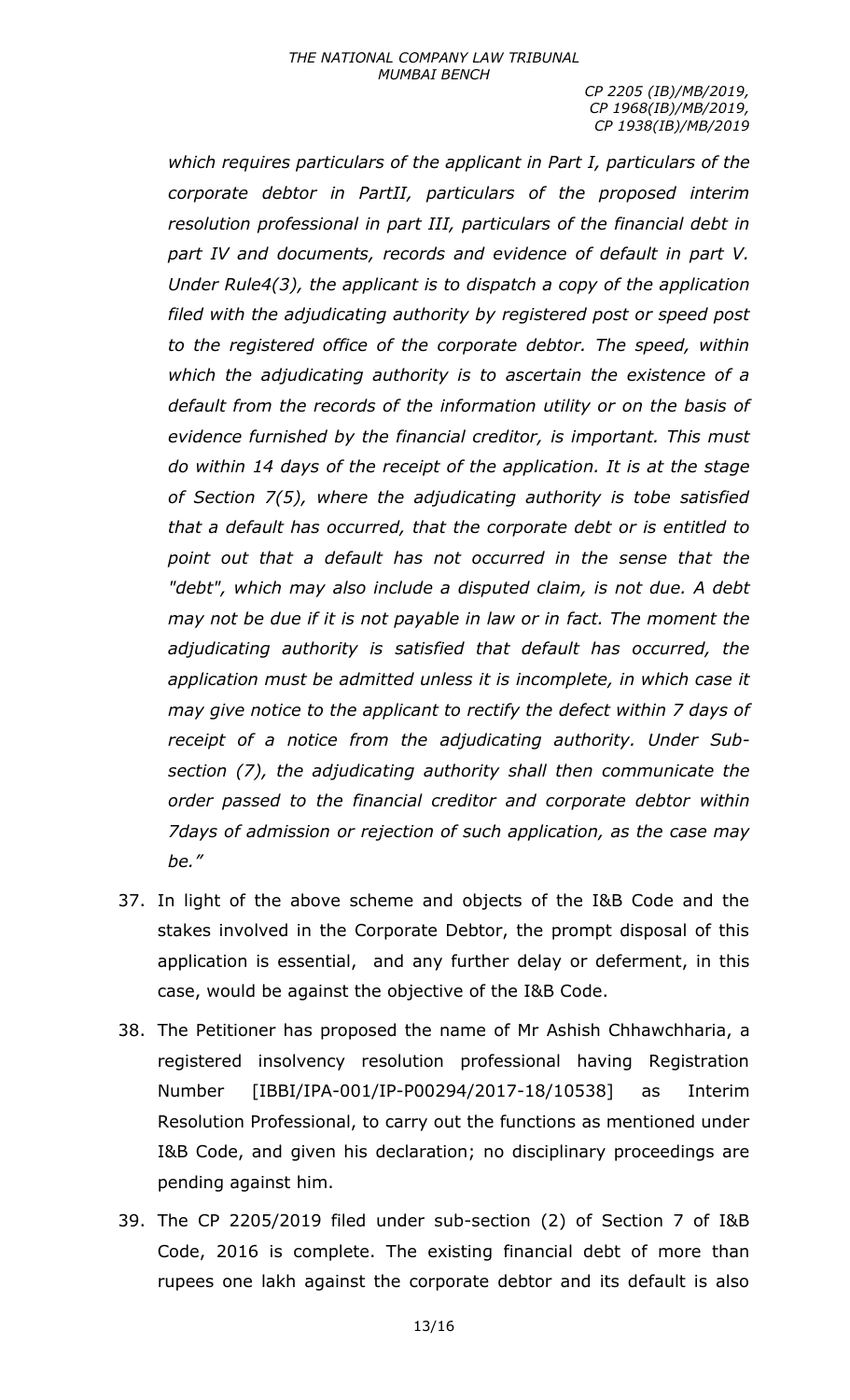proved. Accordingly, the petition filed under section 7 of the Insolvency and Bankruptcy Code for initiation of corporate insolvency resolution process against the corporate debtor deserves to be admitted.

## **ORDER**

This petition filed under Section 7 of I&B Code, 2016, filed by **State Bank of India**, Financial Creditor / Petitioner, under section 7 of I&B Code against **Jet Airways (India) Limited**, Corporate Debtor for initiating corporate insolvency resolution process at this moment admitted.

The counsel appearing for the Operational Creditor was present during the hearing today and has expressed his support and consent to the CP 2205/2019 being admitted under section 7of I&B Code. In view order for Admission of CP 2205/2019 under section 7 of I&B Code, the CP 1968/2019 and CP 1938/2019 filed under section 9 of I&B Code becomes infructuous and therefore dismissed. The Petitioners in CP 1968/2019 and CP 1938/2019 are at liberty to file their claim before the resolution professional appointed in CP 2205/2019.

We further declare moratorium u/s 14 of I&B Code with consequential directions as mentioned below:

- I. That this Bench as a result of this prohibits:
	- a) the institution of suits or continuation of pending suits or proceedings against the corporate debtor including execution of any judgment, decree or order in any court of law, tribunal, arbitration panel or other authority;
	- b) transferring, encumbering, alienating or disposing of by the corporate debtor any of its assets or any legal right or beneficial interest therein;
	- c) any action to foreclose, recover or enforce any security interest created by the corporate debtor in respect of its property including any action under the Securitization and Reconstruction of Financial Assets and Enforcement of Security Interest Act, 2002;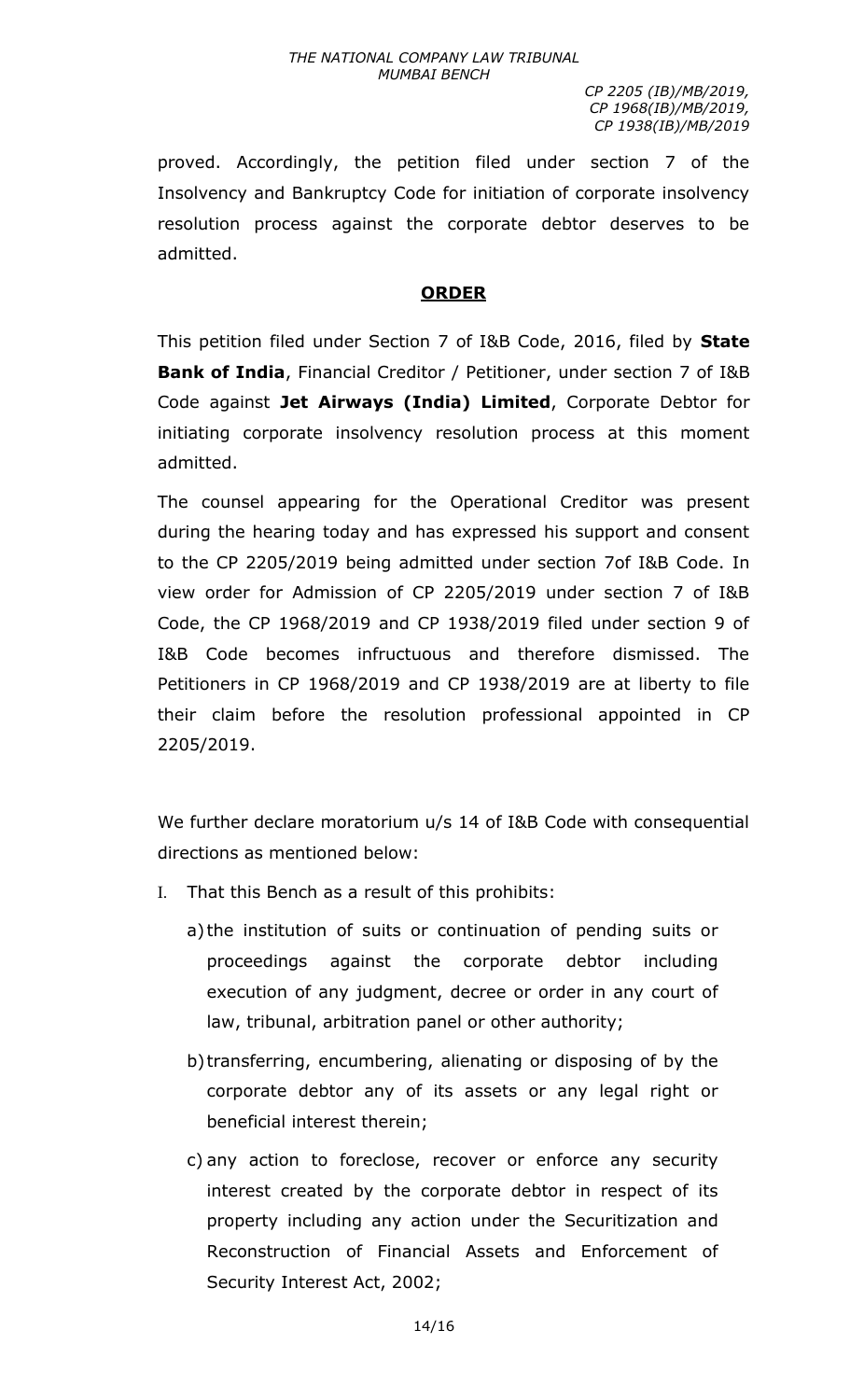- d) the recovery of any property by an owner or lessor where such property is occupied by or in possession of the corporate debtor.
- II. That the supply of essential goods or services to the corporate debtor, if continuing, shall not be terminated or suspended or interrupted during the moratorium period.
- III. That the provisions of sub-section (1) of Section 14 of I&B Code shall not apply to such transactions as may be notified by the Central Government in consultation with any financial sector regulator.
- IV. That the order of moratorium shall have effect from the date of this order till the completion of the corporate insolvency resolution process or until this Bench approves the resolution plan under sub-section (1) of section 31 of I&B Code or passes an order for the liquidation of the corporate debtor under section 33 of I&B Code, as the case may be.
- V. That the public announcement of the corporate insolvency resolution process shall be made immediately as specified under section 13 of I&B Code.
- VI. That this Bench at this moment appoints Mr Ashish Chhawchharia, a registered insolvency resolution professional having Registration Number [IBBI/IPA-001/IP-P00294/2017- 18/10538] as Interim Resolution Professional to carry out the functions as mentioned under I&B Code, the fee payable to IRP/RP shall comply with the IBBI Regulations/Circulars/Directions issued in this regard
- 40. The IRP/RP is further directed to submit his fortnightly Progress report to expedite the CIRP of the Corporate Debtor without delay of even a single day. Considering the matter being of National Importance and the Corporate Debtor has been one of the largest private sector airlines, the huge number of work force of more than 20,000 employees, large number of flights, having international operations and the important sector in which the Corporate Debtor is operating, serving both Domestic and International markets,thus we direct the IRP/RP to make every possible effort to complete the